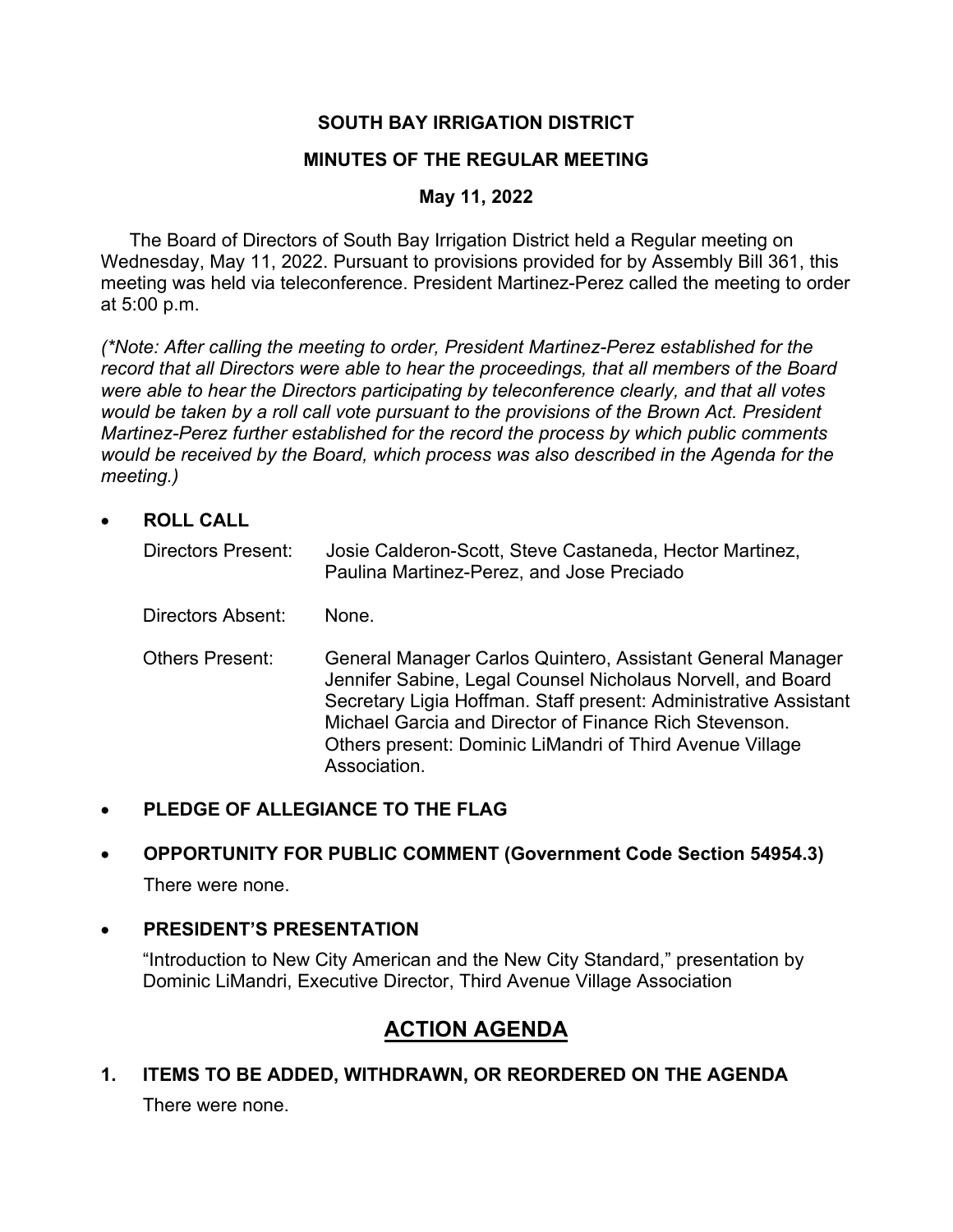**2**. **APPROVAL OF MINUTES –** Regular Meeting of April 13, 2022

**Director Martinez made a motion, seconded by Director Castaneda,** that the Board approve the minutes of the April 13, 2022 Regular meeting. **The motion carried unanimously.** 

## **3**. **APPROVAL OF DEMANDS AND WARRANTS**

**Director Martinez made a motion, seconded by Director Castaneda,** that the Board approve warrants 11984 through 11986. **The motion carried unanimously.** 

#### **4. NEW BUSINESS**

A. Findings to Continue Holding Remote/Teleconference Meetings pursuant to Assembly Bill 361

**Director Preciado made a motion, seconded by Director Calderon-Scott,** that the Board make the following findings:

- 1) The Governor-declared COVID-19 State of Emergency remains in effect and the Board has reconsidered the circumstances of the COVID-19 State of Emergency;
- 2) State or local officials continue to impose or recommend measures to promote social distancing; and
- 3) For the next thirty (30) days, the meetings of the Board of Directors shall be held pursuant to the provisions of Government Code section 54953(e), allowing legislative body members and members of the public to participate in meetings remotely in accordance with that section. **The motion carried unanimously.**
- B. Review and Approval of Draft Budget for Fiscal Year 2022-23
	- Resolution 649 Adopting a Budget for the Fiscal Year 2022-23

**Upon a motion by Director Preciado, seconded by Director Martinez,** that the Board adopt the following resolution:

### *RESOLUTION NO. 649*

#### *RESOLUTION OF THE BOARD OF DIRECTORS OF SOUTH BAY IRRIGATION DISTRICT ADOPTING A BUDGET FOR THE FISCAL YEAR 2022-23*

was passed and adopted by the following vote to wit:

Ayes: Directors Calderon-Scott, Castaneda, Martinez, Martinez-Perez, and Preciado Noes: None

Absent: None

Abstain: None